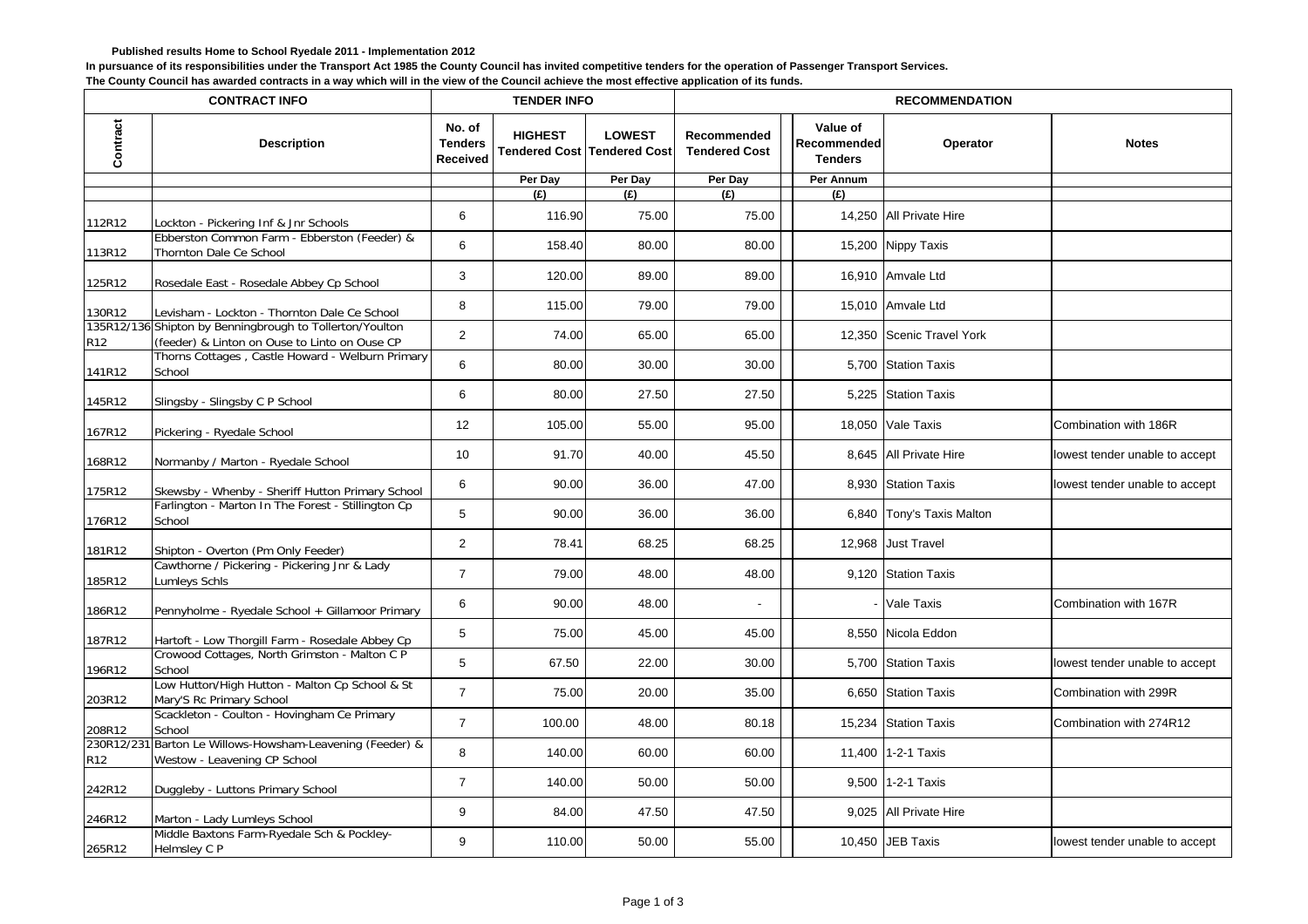## **Published results Home to School Ryedale 2011 - Implementation 2012**

**In pursuance of its responsibilities under the Transport Act 1985 the County Council has invited competitive tenders for the operation of Passenger Transport Services.**

**The County Council has awarded contracts in a way which will in the view of the Council achieve the most effective application of its funds.**

| <b>CONTRACT INFO</b> |                                                                                          | <b>TENDER INFO</b>                          |                                                      |               | <b>RECOMMENDATION</b>               |                                           |                         |                                |  |
|----------------------|------------------------------------------------------------------------------------------|---------------------------------------------|------------------------------------------------------|---------------|-------------------------------------|-------------------------------------------|-------------------------|--------------------------------|--|
| Contract             | <b>Description</b>                                                                       | No. of<br><b>Tenders</b><br><b>Received</b> | <b>HIGHEST</b><br><b>Tendered Cost Tendered Cost</b> | <b>LOWEST</b> | Recommended<br><b>Tendered Cost</b> | Value of<br>Recommended<br><b>Tenders</b> | Operator                | <b>Notes</b>                   |  |
|                      |                                                                                          |                                             | Per Day                                              | Per Day       | Per Day                             | Per Annum                                 |                         |                                |  |
|                      |                                                                                          |                                             | (E)                                                  | (E)           | (E)                                 | (E)                                       |                         |                                |  |
| 268R12               | Rievaulx To Helmsley School                                                              | 8                                           | 120.00                                               | 59.00         | 59.00                               |                                           | 11,210 JEB Taxis        |                                |  |
| 270R12               | Skiplam Area - Ryedale School & Nawton Cp School                                         | 10                                          | 94.00                                                | 44.00         | 44.00                               |                                           | 8,360 JEB Taxis         |                                |  |
| 274R12               | Grimston Manor - Scackleton - Hovingham (Feeder)                                         | $\overline{7}$                              | 120.00                                               | 38.00         |                                     |                                           | - Station Taxis         | Combination with 208R12        |  |
|                      | 275R12/276 Farndale - Gillamoor (Feeder) & Farndale -<br>Gillamoor CE School             | $\overline{2}$                              | 100.00                                               | 92.20         | 100.00                              |                                           | 19,000 K W Wilson       | lowest tender unable to accept |  |
| R                    | 277R12/278 Farndale Area - Gillamoor (Feeder) & Farndale Area<br>to Gillamoor CE School  | 2                                           | 89.00                                                | 79.80         | 89.00                               |                                           | 16,910 Amvale           | lowest tender unable to accept |  |
| R <sub>12</sub>      | 279R12/280 Bransdale Area - Gillamoor (Feeder) & Bransdale<br>Area - Gillamoor CE School | 5                                           | 160.00                                               | 78.00         | 78.00                               |                                           | 14,820 Amvale           |                                |  |
| 281R12               | Bransdale - Gillamoor (Feeder)                                                           | 3                                           | 90.00                                                | 64.50         | 64.50                               |                                           | 12,255 HM Sunley        |                                |  |
| 295R12               | Malton - Flaxton - Foston C P School                                                     | 6                                           | 80.00                                                | 36.00         | 48.00                               |                                           | 9,120 1-2-1 Taxis       | lowest tender unable to accept |  |
| 297R12               | Moor Monkton - Upper Poppleton Primary School &<br>Manor Schoo                           | $\overline{4}$                              | 108.00                                               | 78.00         | 78.00                               |                                           | 14,820 Amvale           |                                |  |
| 299R12               | Jamies Cragg Caravan Park To Malton School                                               | 8                                           | 74.00                                                | 17.00         | ÷,                                  |                                           | - Station Taxis         | Combination with 203R          |  |
| 117R12               | Wilton Grange - Fir Tree Farm - Charity Farm - Thorr                                     | $\overline{7}$                              | 145.00                                               | 45.00         | 45.00                               |                                           | 8,550 HDCT              |                                |  |
| 119R12               | Low/High Marishes Area - Pickering Schools                                               | 5                                           | 185.00                                               | 129.00        | 129.00                              |                                           | 24,510 Hutchinson's     |                                |  |
| 126R12               | Rosedale East/Hill Cottages - Lady Lumleys School                                        | 5                                           | 160.00                                               | 85.50         | 85.50                               | 16,245 Ryecat                             |                         |                                |  |
| 127R12               | Rosedale Abbey - Cropton - Pickering Schools                                             | 3                                           | 195.00                                               | 139.00        |                                     |                                           | - Local bus combination |                                |  |
| 128R12               | Stape Area - Pickering Schools                                                           | $\mathbf 0$                                 |                                                      |               |                                     |                                           | - Local bus combination |                                |  |
| 129R12               | Newton On Rawcliffe - Pickering Schools                                                  | $\boldsymbol{0}$                            |                                                      |               |                                     |                                           | - Local bus combination |                                |  |
| 151R12               | Skewsby - Sheriff Hutton - Easingwold School                                             | 3                                           | 191.16                                               | 139.00        | $\blacksquare$                      |                                           |                         | Do not award                   |  |
| 158R12               | Linton On Ouse - Easingwold School                                                       | 6                                           | 198.00                                               | 150.00        | $\blacksquare$                      |                                           | - Local bus combination |                                |  |
| 160R12               | Tollerton - Easingwold School                                                            | 6                                           | 184.00                                               | 150.00        | $\overline{\phantom{a}}$            |                                           | - Local bus combination |                                |  |
| 192R12               | Crambeck - Malton School                                                                 | 6                                           | 200.00                                               | 145.00        | $\blacksquare$                      |                                           | - Local bus combination |                                |  |
| 193R12               | Thornton Le Clay - Castle Howard - Coneysthorpe -                                        | $\overline{7}$                              | 145.00                                               | 78.60         | 78.60                               | 14,934 Ryecat                             |                         |                                |  |
| 200R12               | Helmsley - Pickering - Norton Academy                                                    | $\overline{4}$                              | 185.00                                               | 138.00        |                                     |                                           | - Local bus combination |                                |  |